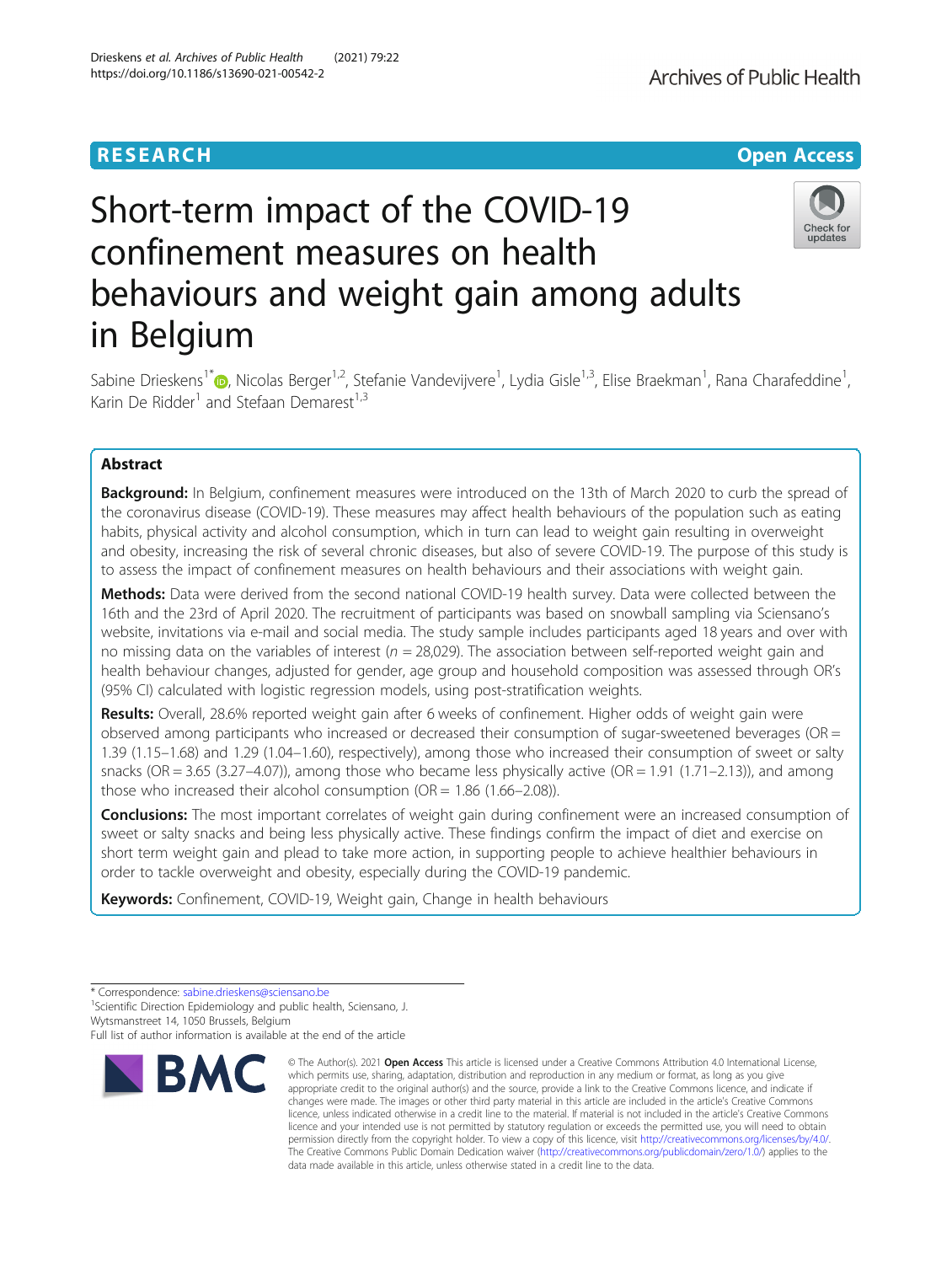# Background

In Belgium, several confinement measures were introduced by the National Security Council on the 13th of March 2020 with the aim of curbing the spread of the coronavirus disease (COVID-19) [[1\]](#page-9-0). The confinement measures included among others the closure of hotels, bars and restaurants as well as schools/universities, nonessential industries and the restriction of cultural, recreational and sports activities. Teleworking became the norm whenever possible, non-essential movements were forbidden and the borders were closed. Parks and other green spaces generally remained open but were subject to strict physical distancing and any form of group gatherings was forbidden. A gradual loosening of the confinement measures started on the 4th of May 2020.

Confinement measures may impact health behaviours, such as eating habits and physical activity, both in a positive and in a negative way [\[2](#page-9-0), [3\]](#page-9-0). If sustained over a long period of time, changes towards unhealthy behaviours may then affect the health status of the population. Specific health behaviours such as overeating, unhealthy diet and reduced physical activity may contribute to weight gain [[4](#page-9-0)]. Besides, there is also evidence that alcohol consumption is associated with an increase in the Body mass index (BMI) [[5\]](#page-9-0). Weight gain may lead to overweight and obesity, which may enhance the risk of cardiovascular diseases, type 2 diabetes and some cancers, and consequently premature mortality, which makes it a major public health problem [[6\]](#page-9-0). Moreover, recent studies have shown that obesity increases the risk of severe COVID-19 (more respiratory complications) and consequently a longer stay in the hospital [[7](#page-9-0)–[9\]](#page-9-0).

One of the key risk factors for weight gain that may be affected by confinement measures is unhealthy eating habits. Snacking is the intake of specific foods, often nutrient-poor, energy-dense, between traditional meals. Epidemiological studies have found a positive association between snacking and weight gain among adults [[10](#page-9-0), [11\]](#page-9-0). Often, bad nutritional habits are related to a higher consumption of sugar-sweetened beverages, also a risk factor for obesity [\[12](#page-9-0)].

Being more often at home during confinement, may give easier access to snacks – often also a cheaper alternative to healthier options – and sugar-sweetened beverages, and extra occasions to consume them.

Furthermore, a high consumption of food prepared out-of-home has also been related to weight gain [[13](#page-9-0), [14\]](#page-9-0). The confinement may have affected out-of-home food consumption (i.e. closure of restaurants, except home delivery options) and so possibly weight status. However, some countries have found that certain subpopulations may eat healthier during confinement [[2](#page-9-0), [15](#page-9-0), [16\]](#page-9-0). For example, a Dutch study has shown that younger adults tended to spend more time cooking healthier food, to eat more fruits and vegetables, and to have less unhealthy temptations which usually take place during social gatherings, at work, or during commuting [[17](#page-9-0)].

Another important health behaviour that may be impacted by the confinement is physical activity. Potential reasons for a decrease in physical activity include the fact that people are recommended to stay at home which reduces their movements. Besides, the closure of indoor sport facilities, as well as the combination of work and homeschooling may be additional factors for reducing physical activity  $[18]$  $[18]$ . The association between physical inactivity and obesity is well documented [\[19](#page-9-0)–[21\]](#page-9-0). Conversely, some people may have had more time to be physically active during the confinement period.

The last risk factor for weight gain that may be impacted due to the COVID-19 confinement is the consumption of alcohol. Studies have generally shown that light to moderate alcohol consumption is not associated with obesity, but heavy drinking and binge drinking are [[22\]](#page-9-0). This can be explained by the high sugar level in some alcoholic drinks and the fact that alcohol stimulates the craving for and intake of unhealthy foods [[22](#page-9-0)– [24\]](#page-9-0). It is expected that an increase in psychosocial distress during confinement might have increased alcohol consumption for some, while deteriorating financial situation and reduced availability of onsite alcohol areas, such as bars, might have reduced consumption for others [\[25](#page-9-0)].

The purpose of this study is to assess the short-term impact of the COVID-19 confinement measures on health behaviours, such as eating habits, physical activity and alcohol consumption, and on the change in body weight among adults in Belgium. Further, the associations of these health behaviours with weight gain during confinement were determined.

# Methods

# Survey methodology

To evaluate the impact of the confinement measures on the mental health, health behaviours and weight status of the population, Sciensano, the Belgian institute of public health, organised a series of online health surveys. The first COVID-19 health survey was launched 3 weeks after the start of the confinement period (the 2nd of April), the second survey took place 2 weeks later (the 16th of April), the third one started on the 28th of May, the fourth on the 24th of September and finally the fifth on the 3rd of December 2020. All five surveys were developed using LimeSurvey version 3 and were available online for 1 week. The launch of the surveys and the call for participation were announced on the website of Sciensano and of other organisations (health insurance organisations, community centres …), and at the COVID-19 press conference, through the press and on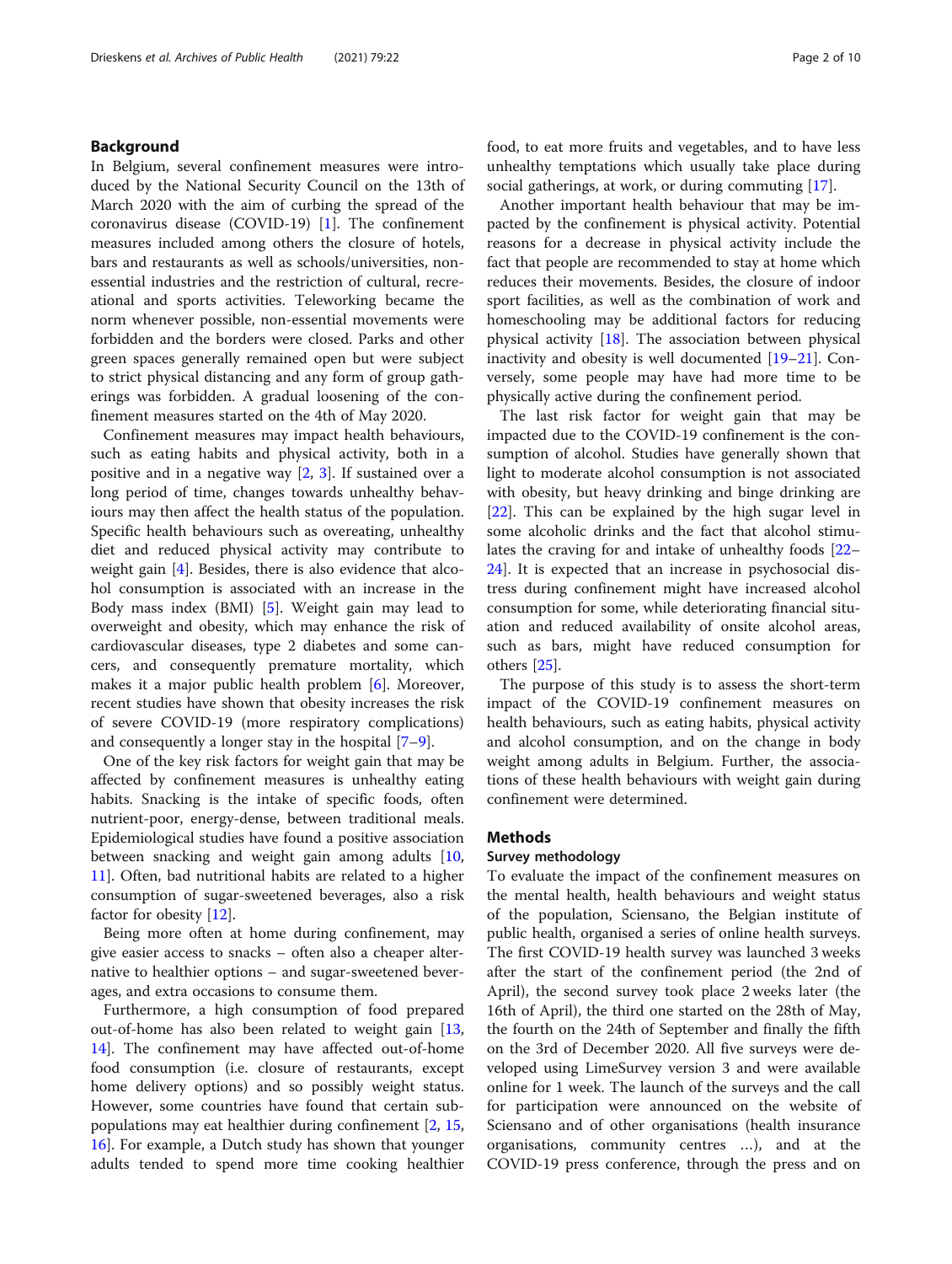social media. Recruitment was based on snowball sampling [[26](#page-9-0)]: participants were asked to share the link of the survey with their family, friends and acquaintances. Participants who had indicated in a given survey that they would like to take part in the next one received an invitation through the e-mail address they provided. This cross-sectional survey was approved by the ethical committee of the University of Ghent (BC-07544). Before participants could start with the survey, they had to indicate that they lived in Belgium, were at least 18 years old and gave their consent to six terms and conditions including voluntary participation, confidentiality of the data and the right to withdraw at any time. This was done in order to be in line with the General Data Protection Regulation (GDPR) and the Declaration of Helsinki [[18](#page-9-0)].

#### Study population

The data for the purpose of this study were derived from the second COVID-19 health survey that included specific questions on health-related behaviours. After exclusion of participants with missing data on the sociodemographic covariates and health behaviour indicators, the final study sample contained 28,029 individuals aged 18 years and older. Since the study sample was biased at the level of region (underrepresentation of the Flemish Region and overrepresentation of the Walloon Region), gender (overrepresentation of women), age group (underrepresentation of the youngest (18-24 years) and oldest (65+ years)) and educational attainment (underrepresentation of the low educated), post-stratification weights taking these elements into consideration were applied. The poststratification technique uses information on the composition of the population from another data source to rebalance the sample. Population in terms of gender, age, province of residence and educational attainment benchmark were obtained with reference to the "Labour Force Survey" carried out by Statbel in 2018 [\[18\]](#page-9-0).

# .Variables

Table [1](#page-3-0) gives an overview of the health-related survey questions, their answer categories and the derived indicators (description and construction of the categories).

# Health indicators

The outcome measure was self-reported 'weight gain' over 6 weeks during confinement (Table [1](#page-3-0)). The five health behaviour indicators were 'change in the consumption of sugar-sweetened beverages', 'sweet or salty snacks', 'food prepared out-of-home', 'change in physical activity' and 'change in the consumption of alcohol'. Response categories were classified as 'increased', 'unchanged' and 'decreased'. The BMI  $(\text{kg/m}^2)$  was calculated based on self-reported height and weight. The weight status was classified as underweight, normal weight, overweight and obesity using WHO BMI cutoffs [\[27](#page-9-0)].

# Sociodemographic and health covariates

Amongst the sociodemographic variables measures in the survey, we identified the variables which could have a possible impact on weight gain. Retained sociodemographic covariates were: gender (men and women), age group (18–24, 25–34, 35–44, 45–54, 55–64 and 65+ years), education attainment (secondary school diploma or less versus higher education), household composition (living alone; couple without child(ren); couple with child(ren); living alone with child(ren); living with parents, family, friends; other) and employment status (no paid  $job<sup>1</sup>$  paid job conducted at the normal work place, paid job via telework, paid job but temporarily interrupted and paid job in another situation). Since also the health status can act as a confounder, a quality of life indicator (EQ-5D), was defined as covariate. This indicator combines 5 dimensions (problems in mobility, self-care, performance of the usual activities, pain/discomfort and anxiety/depression) of a standardized instrument (scale) developed by the European EuroQol group and makes a distinction between people who have no health problem versus people who have at least one health problem.

## Data analysis

In first instance, it was tested if the covariates were individually associated with weight gain  $(P < 0.05)$ . This was the case for all covariates, except for educational attainment (low versus high), and therefore the latter was no longer taken into account. The weighted distribution (in percentage) of the covariates and the health indicators among the study population was determined in a weighted frequency table. Next, the percentage of population reporting weight change over 6 weeks during confinement was reported by weight status. The association between self-reported weight gain and weight status was assessed through a logistic regression analysis, adjusting for gender, age group, household composition, employment and quality of life. Odds Ratio (OR), the 95% confidence interval (CI) and the P-values are reported in the text.

Logistic regression models were used to determine the associations between self-reported weight gain as the dependent variable and health behaviour change indicators as independent variables (health behaviour change indicators included, whether associated with the outcome or not), adjusted for gender, age group, household composition, employment status, quality of life and the health behaviour indicators. Crude and adjusted ORs with 95%

<sup>1</sup> Unemployment, invalidity, studies, retirement, household work and other situation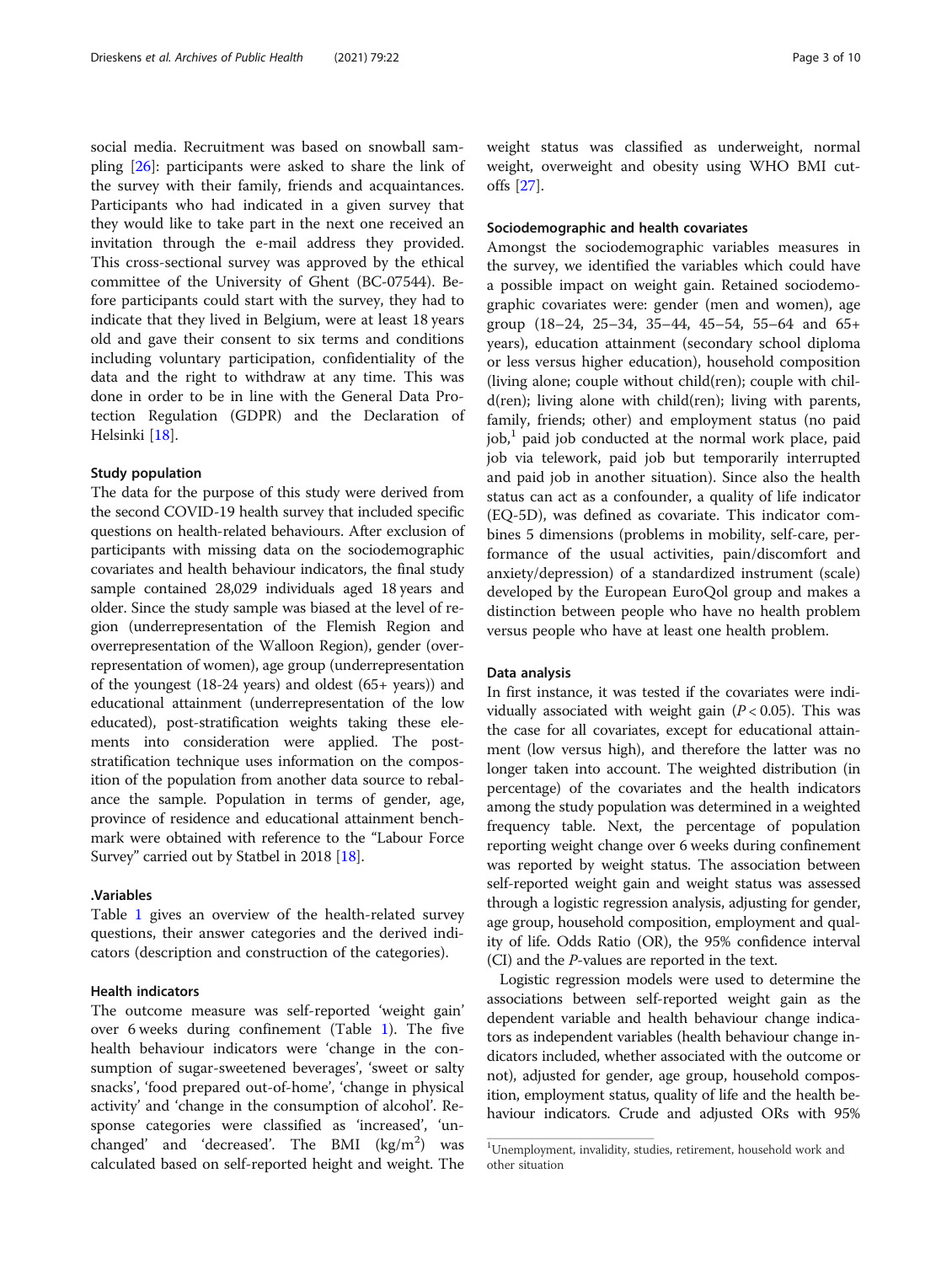<span id="page-3-0"></span>

|  | Table 1 Overview of the self-reported health questions, their answer categories used in the second COVID-19 Health Survey and the |  |  |  |  |  |
|--|-----------------------------------------------------------------------------------------------------------------------------------|--|--|--|--|--|
|  | related indicators, Belgium 2020                                                                                                  |  |  |  |  |  |

| <b>Ouestions</b>                                                                                                                                                                                                                                                                                                                                                                                                | <b>Answer categories</b>                                                                                                                                                                                                                                | Indicators:<br>description                                                                                                                                                                    | Indicators: categories                                                                                      |
|-----------------------------------------------------------------------------------------------------------------------------------------------------------------------------------------------------------------------------------------------------------------------------------------------------------------------------------------------------------------------------------------------------------------|---------------------------------------------------------------------------------------------------------------------------------------------------------------------------------------------------------------------------------------------------------|-----------------------------------------------------------------------------------------------------------------------------------------------------------------------------------------------|-------------------------------------------------------------------------------------------------------------|
| How tall are you without clothes and<br>shoes?                                                                                                                                                                                                                                                                                                                                                                  | Length in centimeters                                                                                                                                                                                                                                   | Weight status                                                                                                                                                                                 | 1. Underweight (BMI < 18.50)<br>2. Normal weight (BMI = 18.50-24.99)                                        |
| How much do you weigh without clothes<br>and shoes?                                                                                                                                                                                                                                                                                                                                                             | Body weight in kilogram                                                                                                                                                                                                                                 |                                                                                                                                                                                               | 3. Overweight (BMI = 25.00-29.99)<br>4. Obesity (BMI ≥ 30.00)                                               |
| Since 13 March 2020, has your body<br>weight changed?                                                                                                                                                                                                                                                                                                                                                           | 1. Yes, lost weight<br>2. Yes, gained weight<br>3. No, my body weight remained stable<br>4. Don't know                                                                                                                                                  | Weight gain                                                                                                                                                                                   | 1. Yes (category 2)<br>2. No (categories 1 and 3)                                                           |
| Since 13 March 2020, has the consumption<br>of the following foods increased, remained<br>unchanged or decreased?<br>- sugared-sweetened beverages, i.e. lem-<br>onade, cola or ice tea (no 'light')<br>- Sweet or salty snacks such as candy,<br>chocolate, cake, biscuits, ice cream,<br>chips,<br>- Food prepared out-of-home such as<br>fries, sandwiches, takeaway, home deliv-<br>ery via apps, caterer,) | 1. Increased<br>2. Remained unchanged<br>3. Decreased                                                                                                                                                                                                   | Change in the<br>consumption of<br>sugared-sweetened<br>beverages<br>Change in the<br>consumption of sweet<br>or salty snacks<br>Change in the<br>consumption of food<br>prepared out-of-home | 1. Increased<br>2. Unchanged<br>3. Decreased                                                                |
| Since 13 March 2020, have you changed<br>your physical activity habits (walking,<br>cycling, sports)?                                                                                                                                                                                                                                                                                                           | 1. I've never done physical activity and<br>now neither<br>2. I've never done any physical activity,<br>but I've started now<br>3. I'm doing more physical activity now<br>4. I do as much physical activity<br>5. I'm doing less physical activity now | Change in physical<br>activity                                                                                                                                                                | 1. Increased (categories 2 and 3)<br>2. Unchanged (categories 1 and 4)<br>3. Decreased (category 5)         |
| Since 13 March 2020, have you modified<br>your usual consumption of alcohol?                                                                                                                                                                                                                                                                                                                                    | 1. I don't use<br>2. I started using (again)<br>3. More than usual<br>4. Less than usual<br>5. Same as usual<br>6. I stopped using since then                                                                                                           | Change in alcohol<br>consumption                                                                                                                                                              | 1. Increased (categories 2 and 3)<br>2. Unchanged (categories 1 and 5)<br>3. Decreased (categories 4 and 6) |

confidence intervals (CIs) and P-values were presented in a table; the adjusted ORs are reported in the text. Since health behaviours may differ by gender or age group (3 groups), additional stratified analyses by those covariates separately were also conducted. All the analyses were performed with  $SAS°$  9.4 [\[28\]](#page-9-0) using the PROC SURVEYprocedures, taking the post-stratification weights into account.

# Results

# Characteristics of the study population

Table [2](#page-4-0) presents the distribution of the characteristics of the study population. Overall, 28.6% of the persons aged 18 years and older in Belgium reported to have gained weight in the first 6 weeks of the confinement, 56.9% reported their weight remained stable and 14.5% reported to have lost weight. The overall prevalence of those who have changed at least one health behaviour, positively or negatively, was 82,8%; in case of negatively this was 58, 5%. The most frequently reported behaviour changes in these 6 weeks (Table [2](#page-4-0)) were an increased consumption

of sweet or salty snacks (33.2%) and a decrease in physical activity (28.8%).

# Weight change according to weight status

Figure [1](#page-5-0) shows that the proportion of persons who reported some weight gain in the first 6 weeks of the confinement increased with the increasing BMI categories: weight gain was reported by 9.9% of the persons who are underweight, 23.4% of the persons with a normal weight, 31.4% of the persons with overweight and 38.7% of the persons with obesity.

Compared to persons in the normal (healthy) weight range, the odds of gaining weight was higher for overweight persons (OR = 1.72 (1.56–1.91), P-value< 0.0001) and those with obesity (OR = 2.23 (1.98-2.52),  $P$ -value< 0.0001), and lower for underweight persons ( $OR = 0.30$ ) (0.19–0.46), P-value< 0.0001).

# Association between health behaviour and weight gain

Table [3](#page-6-0) shows that persons with an increased consumption of sugar-sweetened beverages in the first 6 weeks of the confinement had higher odds of weight gain (OR<sub>adj</sub> = 1.39 (1.15–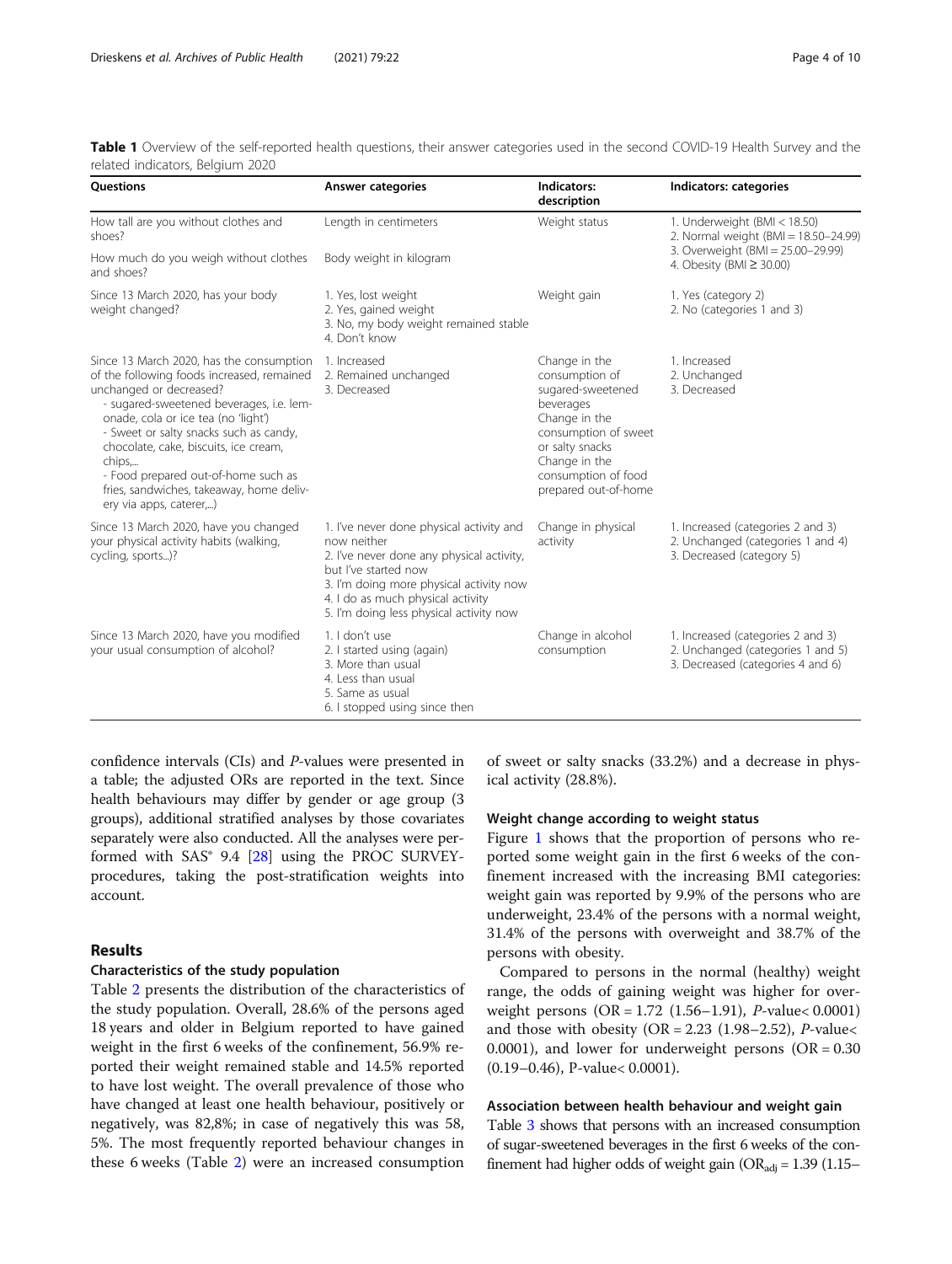<span id="page-4-0"></span>Table 2 Distribution of the study population (N = 28,029) by sociodemographic covariates and change in self-reported health behaviours in 6 weeks during confinement, second COVID-19 Health Survey, Belgium 2020

| ard in a meets aaning commentering second<br>Background variables and indicators | Crude prevalence (%) | Weighted <sup>a</sup> prevalence (%) |
|----------------------------------------------------------------------------------|----------------------|--------------------------------------|
| SOCIODEMOGRAPHIC AND HEALTH COVARIATES                                           |                      |                                      |
| Gender                                                                           |                      |                                      |
| Men                                                                              | 32.5                 | 50.9                                 |
| Women                                                                            | 67.5                 | 49.1                                 |
| Age group                                                                        |                      |                                      |
| 18-24 years                                                                      | 2.7                  | 11.7                                 |
| 25-34 years                                                                      | 15.0                 | 15.7                                 |
| 35-44 years                                                                      | 23.5                 | 17.0                                 |
| 45-54 years                                                                      | 24.1                 | 18.4                                 |
| 55-64 years                                                                      | 22.0                 | 17.3                                 |
| $65+$ years                                                                      | 12.7                 | 19.9                                 |
| Household composition                                                            |                      |                                      |
| Living alone                                                                     | 15.6                 | 16.7                                 |
| Couple, without child (ren)                                                      | 29.5                 | 31.9                                 |
| Couple, with child (ren)                                                         | 40.1                 | 30.5                                 |
| Living alone with child (ren)                                                    | 6.9                  | 4.7                                  |
| Living with parents, family,                                                     | 6.8                  | 15.2                                 |
| Other                                                                            | 1.1                  | 1.0                                  |
| Employment                                                                       |                      |                                      |
| No paid job                                                                      | 23.8                 | 37.7                                 |
| Paid job, normal environment                                                     | 21.7                 | 21.0                                 |
| Paid job, but via telework                                                       | 40.1                 | 27.2                                 |
| Paid job, but temporarily unemployed                                             | 7.8                  | 9.3                                  |
| Paid job, other situation                                                        | 6.6                  | 4.8                                  |
| Reporting no health problem (EQ-5D - quality of life)                            |                      |                                      |
| Yes                                                                              | 27.8                 | 27.1                                 |
| No                                                                               | 72.2                 | 72.9                                 |
| Region                                                                           |                      |                                      |
| Flemish                                                                          | 53.2                 | 60.7                                 |
| <b>Brussels</b>                                                                  | 10.5                 | 9.4                                  |
| Walloon                                                                          | 36.3                 | 29.9                                 |
| SELF-REPORTED WEIGHT STATUS AND CHANGE IN HEALTH BEHAVIOUR IN 6 WEEKS INDICATORS |                      |                                      |
| Weight status                                                                    |                      |                                      |
| Underweight                                                                      | 2.1                  | 2.4                                  |
| Normal weight                                                                    | 47.8                 | 44.8                                 |
| Overweight                                                                       | 32.7                 | 34.2                                 |
| Obesity                                                                          | 17.4                 | 18.6                                 |
| Change in body weight                                                            |                      |                                      |
| Lost weight                                                                      | 14.1                 | 14.5                                 |
| Weight remained stable                                                           | 56.1                 | 56.9                                 |
| Gained weight                                                                    | 29.8                 | 28.6                                 |
| Change in the consumption of sugared-sweetened beverages                         |                      |                                      |
| Increased                                                                        | $8.7\,$              | 9.2                                  |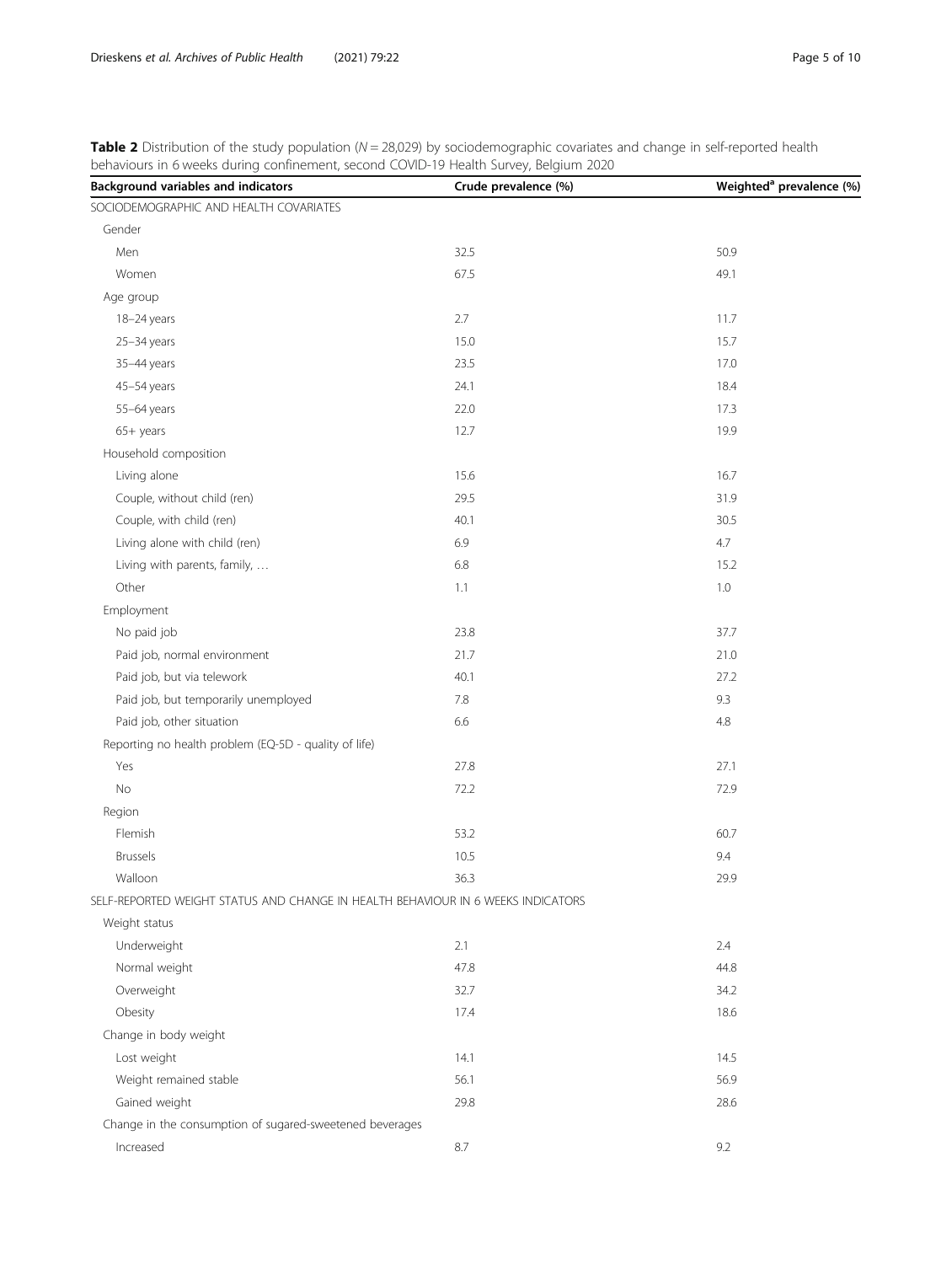<span id="page-5-0"></span>**Table 2** Distribution of the study population  $(N = 28,029)$  by sociodemographic covariates and change in self-reported health behaviours in 6 weeks during confinement, second COVID-19 Health Survey, Belgium 2020 (Continued)

| Background variables and indicators                    | Crude prevalence (%) | Weighted <sup>a</sup> prevalence (%) |
|--------------------------------------------------------|----------------------|--------------------------------------|
| Unchanged                                              | 84.2                 | 82.1                                 |
| Decreased                                              | 7.1                  | 8.7                                  |
| Change in the consumption of sweet or salty snacks     |                      |                                      |
| Increased                                              | 36.6                 | 33.2                                 |
| Unchanged                                              | 56.8                 | 59.4                                 |
| Decreased                                              | 6.6                  | 7.4                                  |
| Change in the consumption of food prepared out-of-home |                      |                                      |
| Increased                                              | 6.6                  | 7.3                                  |
| Unchanged                                              | 51.8                 | 53.0                                 |
| Decreased                                              | 41.6                 | 39.7                                 |
| Change in physical activity                            |                      |                                      |
| Increased                                              | 24.6                 | 23.7                                 |
| Unchanged                                              | 45.1                 | 47.5                                 |
| Decreased                                              | 30.3                 | 28.8                                 |
| Change in alcohol consumption                          |                      |                                      |
| Increased                                              | 21.2                 | 17.4                                 |
| Unchanged                                              | 65.0                 | 64.9                                 |
| Decreased                                              | 13.8                 | 17.7                                 |

<sup>a</sup>Weighted for age, gender, education and province

1.68), P-value< 0.001). However, persons who decreased their consumption of sugar-sweetened beverages also had higher adjusted odds of weight gain  $(OR_{\text{adj}} = 1.29 (1.04-1.60), P$ value = 0.018). The highest odds of weight gain was observed for persons with an increased consumption of sweet or salty snacks in these 6 weeks ( $OR_{\text{adj}} = 3.65$  (3.27–4.07), *P*-value<

0.0001). Furthermore, persons who were less physically active in the 6 weeks of confinement were almost twice as likely to gain weight ( $OR_{\text{adj}} = 1.91$  (1.71–2.13), *P*-value< 0.0001). Persons who were more active in these 6 weeks had lower odds of gaining weight in the adjusted model only  $(OR_{\text{adj}} = 0.84$ <br>(0.74–0.96), *P*-value = 0.013). Finally, an increased  $P$ -value = 0.013). Finally, an increased

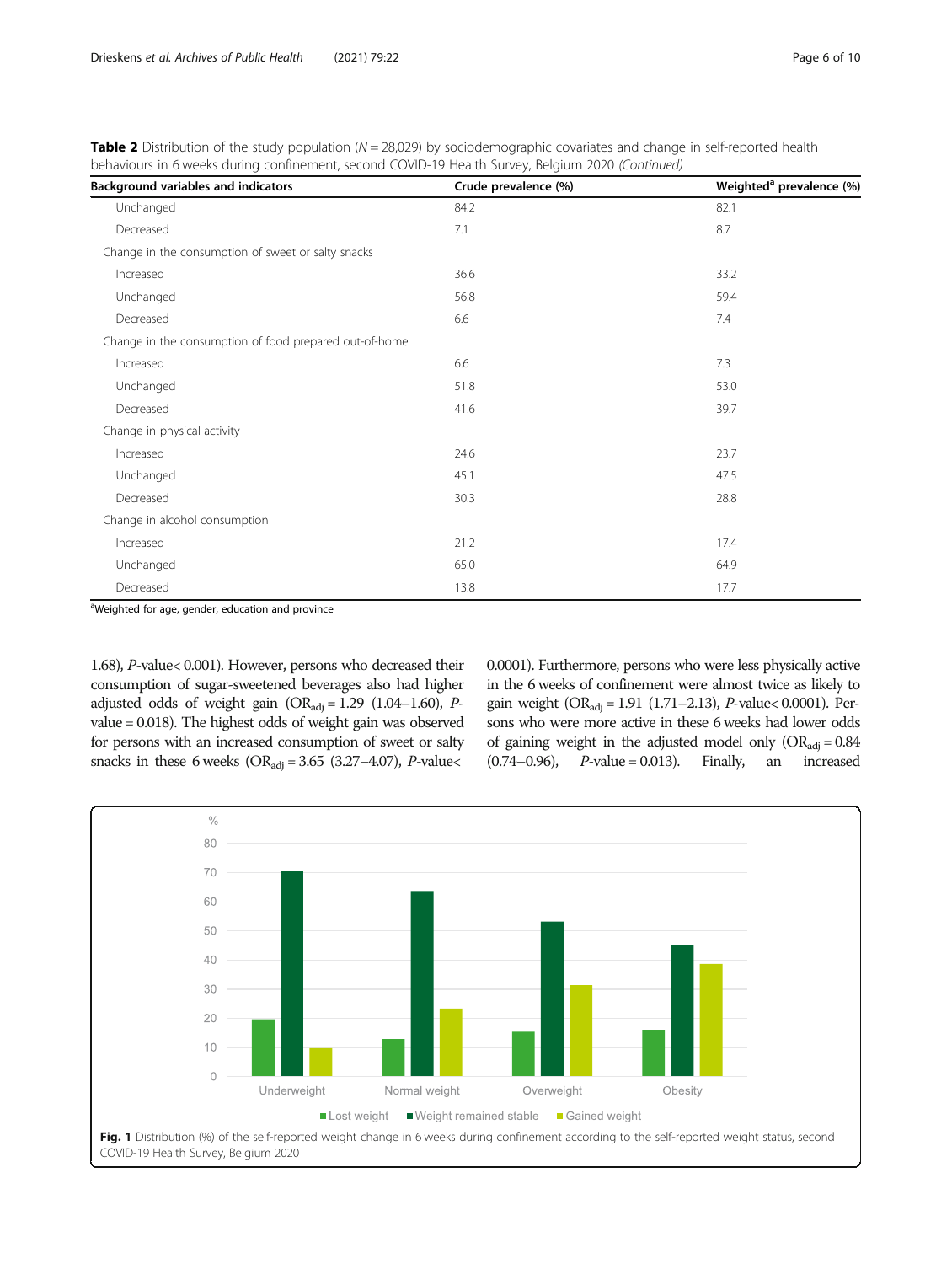<span id="page-6-0"></span>Table 3 Association between self-reported weight gain in 6 weeks during confinement and change in self-reported health behaviours ( $N = 28,029$ ) by means of crude and adjusted<sup>a</sup> OR (95% CI) and P-value, second COVID-19 Health Survey, Belgium 2020

| Self-                                                                                   | Crude |               |         | Adjusted <sup>a</sup> |               |         |
|-----------------------------------------------------------------------------------------|-------|---------------|---------|-----------------------|---------------|---------|
| reported<br>weight gain<br>by change<br>in self-<br>reported<br>health<br>behaviour     | OR    | 95% CI        | P-value | <b>OR</b>             | 95% CI        | P-value |
| Change in the consumption of sugared-sweetened beverages (Refer-<br>$ence = Unchanged)$ |       |               |         |                       |               |         |
| Increased                                                                               | 2.62  | $2.24 - 3.06$ | < 0.001 | 1.39                  | $1.15 - 1.68$ | 0.0006  |
| Decreased                                                                               | 1.09  | $0.90 - 1.30$ | 0.375   | 1.29                  | $1.04 - 1.60$ | 0.022   |
| Change in the consumption of sweet or salty snacks (Reference $=$<br>Unchanged)         |       |               |         |                       |               |         |
| Increased                                                                               | 4.58  | $4.16 - 5.04$ | < 0.001 | 3.65                  | $3.27 - 4.07$ | < 0.001 |
| Decreased                                                                               | 0.95  | $0.76 - 1.19$ | 0.660   | 0.86                  | $0.66 - 1.12$ | 0.262   |
| Change in the consumption of food prepared out-of-home (Reference =<br>Unchanged)       |       |               |         |                       |               |         |
| Increased                                                                               | 1.94  | $1.63 - 2.30$ | < .0001 | 1.20                  | $1.00 - 1.45$ | 0.051   |
| Decreased                                                                               | 1.17  | $1.07 - 1.29$ | 0.001   | 0.95                  | $0.86 - 1.06$ | 0.390   |
| Change in physical activity (Reference = Unchanged)                                     |       |               |         |                       |               |         |
| Increased                                                                               | 0.99  | $0.88 - 1.12$ | 0.894   | 0.84                  | $0.74 - 0.96$ | 0.013   |
| Decreased                                                                               | 2.32  | $2.10 - 2.57$ | < 0.001 | 1.91                  | $1.71 - 2.13$ | < 0.001 |
| Change in alcohol consumption (Reference = Unchanged)                                   |       |               |         |                       |               |         |
| Increased                                                                               | 2.64  | $2.39 - 2.92$ | < .0001 | 1.86                  | $1.66 - 2.08$ | < .0001 |
| Decreased                                                                               | 0.95  | $0.82 - 1.10$ | 0.517   | 0.85                  | $0.72 - 0.99$ | 0.043   |

<sup>a</sup>Adjusted for age, gender, household composition, employment and the health behaviour indicators

consumption of alcohol in these 6 weeks was positively associated with weight gain (OR<sub>adj</sub> = 1.86 (1.66–2.08), *P*-value< 0.0001). Persons who decreased their consumption had a lower adjusted odds of weight gain ( $OR_{\text{adj}} = 0.85$  (0.72–0.99),  $P$ -value = 0.043).

# Association between weight gain and health behaviour stratified by gender

Overall, the associations between changes in health behaviours and weight gain were similar for men and women, although two differences were observed (Table 4): women who increased their consumption of food prepared out-of-home had higher adjusted odds of weight gain in the first 6 weeks of confinement than men  $(OR_{\text{adj}} = 1.28 \quad (1.02-1.61)$ , *P*-value = 0.036, and  $OR_{\text{adj}} = 1.14$   $(0.85-1.51)$ , *P*-value = 0.381, respectively) and men who were more physically active in these 6 weeks had lower adjusted odds of weight gain than women  $(OR_{\text{adj}} = 0.77 \ (0.61 - 0.98)$ , *P*-value = 0.033, and  $OR_{\text{adj}} = 0.91 (0.79 - 1.05)$ , *P*-value = 0.195, respectively).

# Association between health behaviour and weight gain stratified by age group

Some of the associations between health behaviours and weight gain appear to differ in intensity across age groups (Table [5](#page-7-0)). In particular, an increased alcohol consumption was more strongly associated with weight gain in older adults ( $OR_{\text{adi}} = 2.52$  (2.03–3.12), *P*-value < 0.0001). The association between increased snacking and weight gain also appears to strengthen with age  $(OR_{\text{adi}} = 3.92 \ (3.29-4.68))$ , P-value< 0.0001). An increased consumption of food prepared out-of-home appears only to be influencing weight gain in the middle age group ( $OR_{\text{adi}} = 1.27$  (1.00–1.60), Pvalue = 0.048), while a decrease in sugared-sweetened beverages appears to be mostly associated with weight gain in older adults (OR<sub>adj</sub> = 1.55 (1.09–2.20), *P*-value = 0.016).

# **Discussion**

This study assessed the association between weight gain and changes in health behaviours, such as nutritional habits, physical activity and alcohol consumption, during

Table 4 Association between self-reported weight gain in 6 weeks during confinement and change in self-reported health behaviours by means of adjusted<sup>a</sup> OR (95% CI) and  $P$ -value, stratified by gender, second COVID-19 Health Survey, Belgium 2020

| Self-                                                                                   |                                                                 | Men $(N = 9296)$ |         |           | Women $(N = 19,369)$ |         |  |  |
|-----------------------------------------------------------------------------------------|-----------------------------------------------------------------|------------------|---------|-----------|----------------------|---------|--|--|
| reported<br>weight gain<br>by change<br>in self-<br>reported<br>health<br>behaviour     | <b>OR</b>                                                       | 95% CI           | P-value | <b>OR</b> | 95% CI               | P-value |  |  |
| Change in the consumption of sugared-sweetened beverages (Refer-<br>$ence = Unchanged)$ |                                                                 |                  |         |           |                      |         |  |  |
| Increased                                                                               | 1.44                                                            | $1.03 - 2.01$    | 0.034   | 1.37      | $1.14 - 1.64$        | 0.0007  |  |  |
| Decreased                                                                               | 1.36                                                            | $0.98 - 1.91$    | 0.068   | 1.18      | $0.91 - 1.52$        | 0.219   |  |  |
| Unchanged)                                                                              | Change in the consumption of sweet or salty snacks (Reference = |                  |         |           |                      |         |  |  |
| Increased                                                                               | 3.22                                                            | $2.66 - 3.91$    | < .0001 | 4.05      | $3.60 - 4.56$        | < .0001 |  |  |
| Decreased                                                                               | 0.75                                                            | $0.49 - 1.16$    | 0.196   | 0.98      | $0.71 - 1.34$        | 0.876   |  |  |
| Change in the consumption of food prepared out-of-home (Reference $=$<br>Unchanged)     |                                                                 |                  |         |           |                      |         |  |  |
| Increased                                                                               | 1.14                                                            | $0.85 - 1.51$    | 0.381   | 1.28      | $1.02 - 1.61$        | 0.036   |  |  |
| Decreased                                                                               | 1.00                                                            | $0.83 - 1.21$    | 0.964   | 0.92      | $0.82 - 1.04$        | 0.184   |  |  |
| Change in physical activity (Reference = Unchanged)                                     |                                                                 |                  |         |           |                      |         |  |  |
| Increased                                                                               | 0.77                                                            | $0.61 - 0.98$    | 0.033   | 0.91      | $0.79 - 1.05$        | 0.195   |  |  |
| Decreased                                                                               | 2.15                                                            | $1.80 - 2.57$    | < .0001 | 1.69      | 1.49-1.93            | < .0001 |  |  |
| Change in alcohol consumption (Reference = Unchanged)                                   |                                                                 |                  |         |           |                      |         |  |  |
| Increased                                                                               | 1.86                                                            | $1.54 - 2.45$    | < .0001 | 1.84      | $1.62 - 2.10$        | < .0001 |  |  |
| Decreased                                                                               | 0.85                                                            | $0.67 - 1.08$    | 0.183   | 0.83      | $0.68 - 1.02$        | 0.070   |  |  |
| abustad for ane household composition employment and the health                         |                                                                 |                  |         |           |                      |         |  |  |

Composition, composition, composition, employees behaviour indicators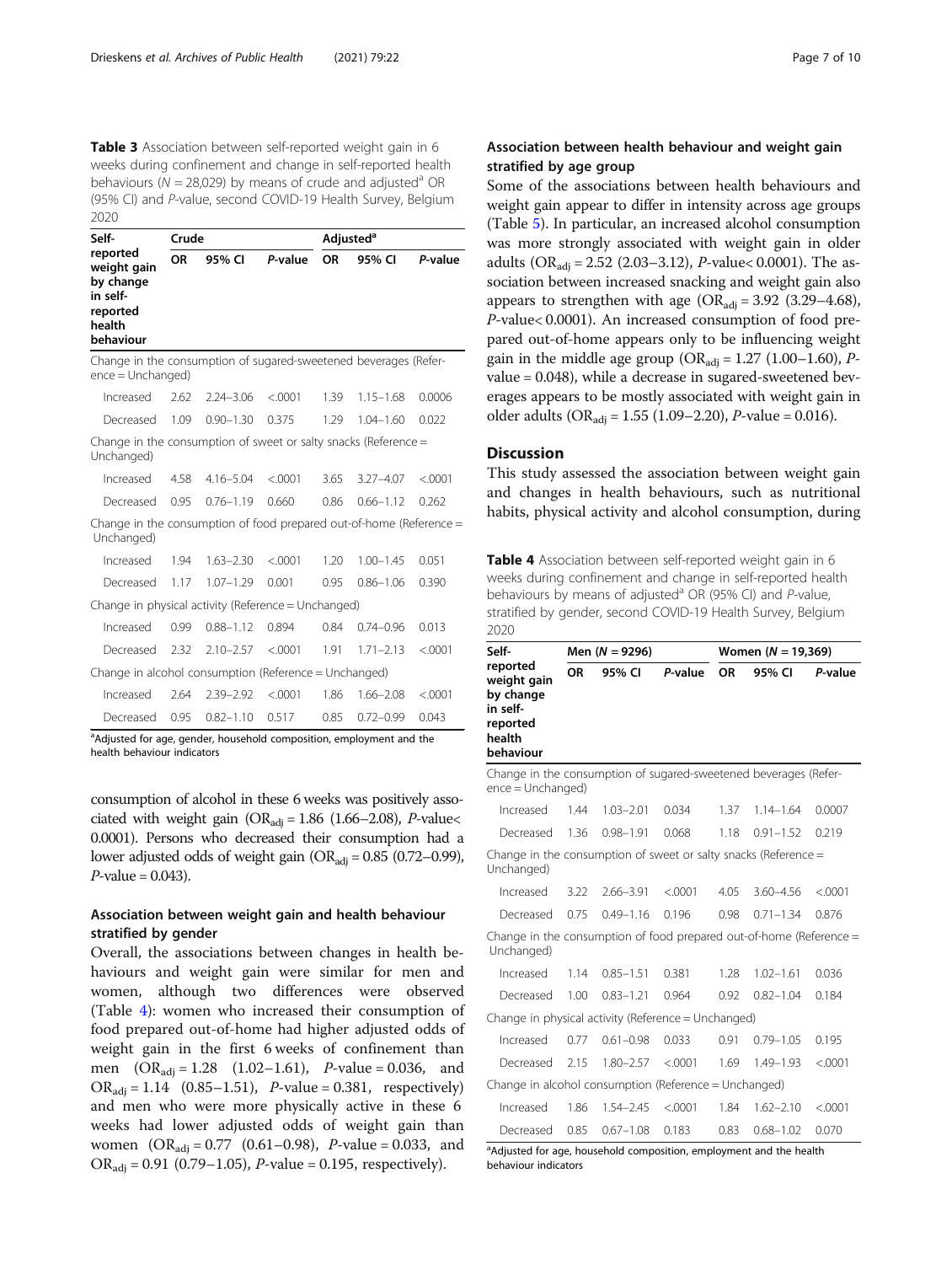<span id="page-7-0"></span>

| Table 5 Association between self-reported weight gain in 6 weeks during confinement and change in self-reported health                     |  |  |
|--------------------------------------------------------------------------------------------------------------------------------------------|--|--|
| behaviours by means of adjusted <sup>a</sup> OR (95% CI) and P-value, stratified by age group, second COVID-19 Health Survey, Belgium 2020 |  |  |

| Self-                                                                               |           | Young adults $18-34$ years ( $N = 5105$ )           |                                                                                |           |                                                                                  | Middle aged adults 35-54 years $(N = 13,617)$ | Older adults $55+$ years ( $N = 9943$ ) |               |         |
|-------------------------------------------------------------------------------------|-----------|-----------------------------------------------------|--------------------------------------------------------------------------------|-----------|----------------------------------------------------------------------------------|-----------------------------------------------|-----------------------------------------|---------------|---------|
| reported<br>weight gain<br>by change<br>in self-<br>reported<br>health<br>behaviour | <b>OR</b> | 95% CI                                              | P-value                                                                        | <b>OR</b> | 95% CI                                                                           | P-value                                       | <b>OR</b>                               | 95% CI        | P-value |
|                                                                                     |           |                                                     |                                                                                |           | Change in the consumption of sugared-sweetened beverages (Reference = Unchanged) |                                               |                                         |               |         |
| Increased                                                                           | 1.34      | $0.95 - 1.90$                                       | 0.095                                                                          | 1.48      | $1.23 - 1.78$                                                                    | < .0001                                       | 1.33                                    | $0.90 - 1.97$ | 0.148   |
| Decreased                                                                           | 1.18      | $0.79 - 1.77$                                       | 0.408                                                                          | 1.21      | $0.93 - 1.58$                                                                    | 0.159                                         | 1.55                                    | $1.09 - 2.20$ | 0.016   |
|                                                                                     |           |                                                     | Change in the consumption of sweet or salty snacks (Reference = Unchanged)     |           |                                                                                  |                                               |                                         |               |         |
| Increased                                                                           | 3.22      | $2.48 - 4.18$                                       | < .0001                                                                        | 3.73      | $3.29 - 4.23$                                                                    | < .0001                                       | 3.92                                    | $3.29 - 4.68$ | < .0001 |
| Decreased                                                                           | 0.99      | $0.57 - 1.72$                                       | 0.977                                                                          | 0.64      | $0.47 - 0.88$                                                                    | 0.006                                         | 0.93                                    | $0.63 - 1.37$ | 0.697   |
|                                                                                     |           |                                                     | Change in the consumption of food prepared out-of-home (Reference = Unchanged) |           |                                                                                  |                                               |                                         |               |         |
| Increased                                                                           | 1.15      | $0.78 - 1.70$                                       | 0.477                                                                          | 1.27      | $1.00 - 1.60$                                                                    | 0.048                                         | 1.09                                    | $0.79 - 1.50$ | 0.615   |
| Decreased                                                                           | 0.94      | $0.73 - 1.21$                                       | 0.624                                                                          | 0.88      | $0.77 - 0.99$                                                                    | 0.040                                         | 1.07                                    | $0.89 - 1.30$ | 0.471   |
|                                                                                     |           | Change in physical activity (Reference = Unchanged) |                                                                                |           |                                                                                  |                                               |                                         |               |         |
| Increased                                                                           | 0.73      | $0.54 - 0.98$                                       | 0.039                                                                          | 0.81      | $0.70 - 0.94$                                                                    | 0.007                                         | 0.98                                    | $0.79 - 1.22$ | 0.878   |
| Decreased                                                                           | 1.54      | $1.19 - 2.01$                                       | 0.001                                                                          | 2.10      | $1.83 - 2.40$                                                                    | < .0001                                       | 2.00                                    | $1.67 - 2.39$ | < .0001 |
|                                                                                     |           |                                                     | Change in alcohol consumption (Reference = Unchanged)                          |           |                                                                                  |                                               |                                         |               |         |
| Increased                                                                           | 1.40      | $1.08 - 1.80$                                       | 0.010                                                                          | 1.83      | $1.60 - 2.09$                                                                    | < .0001                                       | 2.52                                    | $2.03 - 3.12$ | < .0001 |
| Decreased                                                                           | 0.90      | $0.65 - 1.23$                                       | 0.504                                                                          | 0.84      | $0.69 - 1.03$                                                                    | 0.090                                         | 0.73                                    | $0.57 - 0.94$ | 0.014   |

<sup>a</sup>Adjusted for gender, household composition, employment and the health behaviour indicators

the 6-weeks confinement period. More than a quarter (28.6%) of the adults reported weight gain over this period in Belgium. Persons who already suffered from overweight or obesity reported weight gain more frequently. Weight gain during confinement has also been reported in other studies: 22% of adults in the US sampled by Facebook reported gaining weight during selfquarantine due to COVID-19 [[29\]](#page-9-0) and 49% of the Italians (survey organised between the 5th and 24th of April 2020, after 7 weeks of confinement) [[15](#page-9-0)].

An increased consumption of sweet or salty snacks and being less physically active during this period both appear to be important health behaviour changes associated with weight gain during the confinement period. These behaviours were also found to be major risk factors in other studies [\[2,](#page-9-0) [3](#page-9-0), [29](#page-9-0), [30](#page-9-0)]. Eating unhealthy food and being physically inactive tend to cluster [\[31](#page-9-0)].

The proportion of persons who indicated having increased their consumption of food prepared out-ofhome in the first 6 weeks of confinement is low. Nevertheless, an increased consumption of alcohol was found to be a risk factor for weight gain in 6 weeks during confinement, especially in the older age groups. The closure of bars and restaurants undoubtedly had an impact on the consumption of alcohol, especially for social drinkers and youngsters who could not go out anymore whereby

their lower consumption. However, confinement also results that people will drink more (often) alcohol at home.

Confinement and other COVID-19 related restrictions substantially altered the social, physical and economic environments in which people lived, which resulting in a modification of health behaviours for many. While some people had the social, economic and educational resources to make healthier (food) choices, other people adopted less healthy (food) behaviours and gained weight as a result  $[16, 32]$  $[16, 32]$  $[16, 32]$  $[16, 32]$ . In the subsequent epidemic wave, it is necessary that policy makers pay a greater attention to these unintended consequences, so that the prevalence of overweight and obesity does not continue to increase. According to this second COVID-19 health survey during the confinement, 18.0% of the Belgium adults were classified as obese, a prevalence that was significantly higher than that of the national Health Interview Survey in 2018 (15.9%) [\[18](#page-9-0)]. It will be important to consider our eating habits, especially with regard to the consumption of sweet and salty snacks. A balanced diet, rich in nutrients and antioxidants, not only helps controlling our body weight  $[7-9]$  $[7-9]$  $[7-9]$  $[7-9]$  $[7-9]$ , it also helps to have a strong immune system [[15,](#page-9-0) [33](#page-9-0), [34\]](#page-9-0). It is crucial, especially during confinement, to keep good dietary habits including fresh fruits, vegetables, whole grains, plant and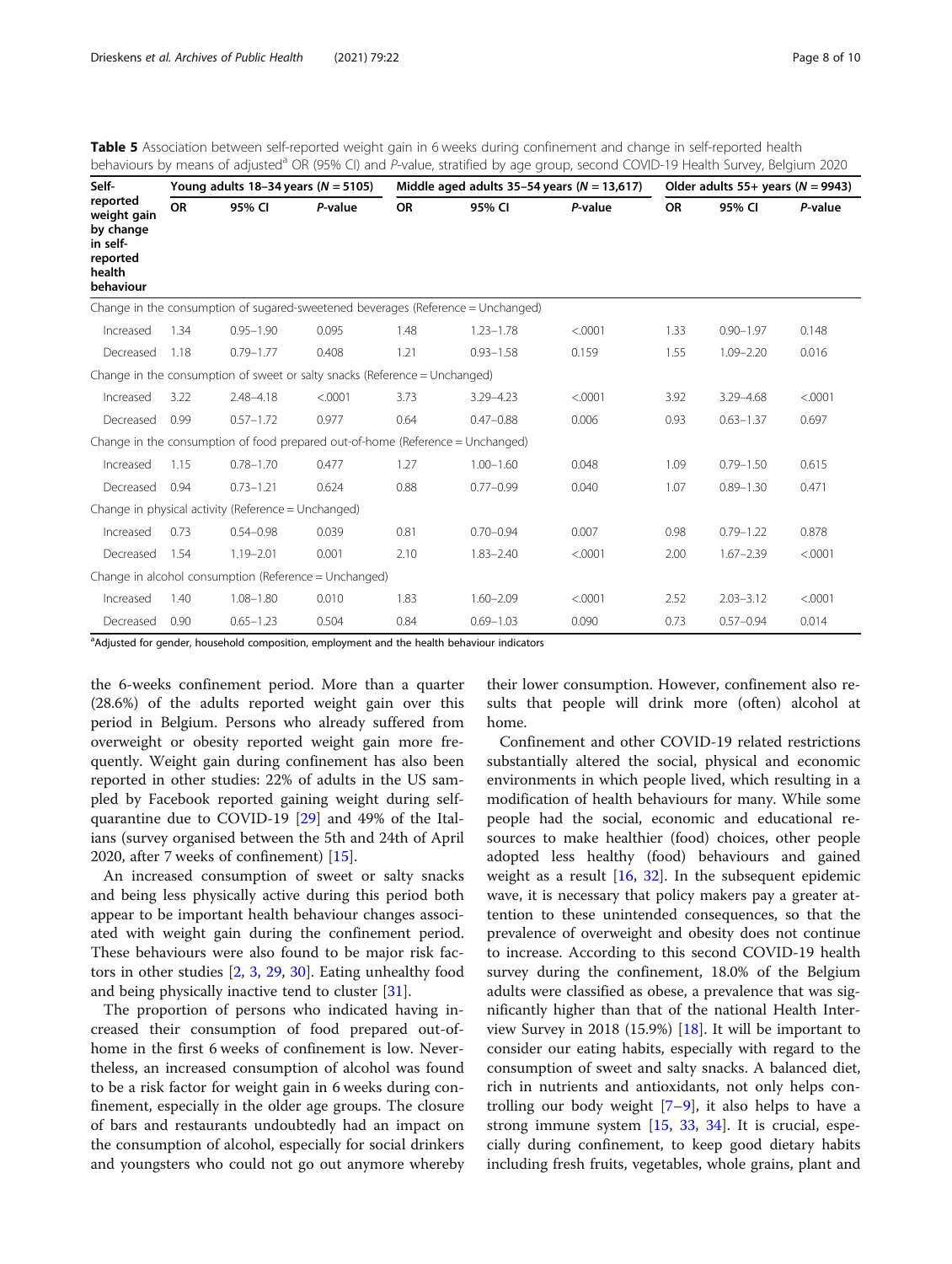animal protein and healthy fats. In addition, hydration is important and water is the healthiest and cheapest way to do this [[34](#page-9-0)]. A Belgian study has shown that food insecurity during confinement was associated with adverse changes in dietary habits and that support of the government is needed to tackle it [[32\]](#page-9-0). Beyond the direct effect of unhealthy eating and increased obesity during the confinement measures, the COVID-19 pandemic further amplified the burden of obesity by more severely affecting people with overweight or obesity. This highlights the need for more ambitious policies to address the multiple determinants of obesity and unhealthy eating in Belgium. Potential policy actions could be labelling to help people making healthy food choices, legislation to end the promotion of foods high in fat, sugar or salt (HFSS) and banning the advertising of HFSS products on TV and online.

Besides a healthy diet, staying active during confinement is also an important health behaviour, not only for controlling the weight status, but also for the well-being and the quality of life [[35](#page-9-0)]. In Belgium, even with the confinement measures, the population still had the opportunity to go outside, but in their local environment. Additionally, the combination of good weather conditions during this period and more free time due to a change in the work situation for some people made it easier to be active. This was also observed in this survey since 47.5% of the population has indicated that their physical activity habits remained the same and even 23.8% was more physically active in this period. Nevertheless, 28.8% of the adults were less physically active in this period, which could be attributed to confinement measures such as closure of indoor sport facilities, more sedentary time spent in front of a computer, or the burden of home schooling because of school closure. To avoid similar reductions in physical activity as new restrictions measures are imposed to curb subsequent COVID-19 waves, outdoor physical activity should be actively promoted.

This study has several strengths. Firstly, the online tool made it possible to react rapidly to the crisis. The first COVID-19 health survey was launched only 3 weeks after the confinement. A web survey not only has financial advantages, but also logistical ones (automatic data entry, user-friendly by checks and automatic branching logic) whereby high quality data were instantly available [[36,](#page-9-0) [37\]](#page-9-0). Moreover, the survey could be answered on several devices like a mobile phone, a tablet and computer that makes it very accessible. Another strength is that a large sample of the population aged 18 years and older was collected on a convenience sample. The weakness of this fast method of sampling is that it concerns a more biased process since there is no randomisation [[26\]](#page-9-0). Consequently, the composition of our sample

differed from the composition of the general Belgian population aged 18 years and older. An overrepresentation of women and higher educated people, as well as an underrepresentation of elderly was also established in the French NutriNet-Santé cohort study who also applied weights in the analyses to improve the representativeness of the population [\[2](#page-9-0)]. Besides elderly and low educated people are also the groups that are less motivated to participate in other web surveys [[38](#page-9-0)]. In addition to this selection bias, there is also a potential healthy volunteer bias since the survey was advertised, among others, on the Sciensano website and the respondents who visit this website are probably more interested in this research area. Another weakness of this study is that self-reported data may be related to misreporting [[15\]](#page-9-0). It is well known that the BMI based on selfreported measures is often underestimated [\[6](#page-9-0)]. Lastly, the questions related to 'change in' (behaviours or status) were specifically developed for this survey without pre-testing (due to the emergency of the COVID-19 situation), which could have an influence on their reliability.

# Conclusion

The results from this study may help the government to determine specific strategies to prevent a further increase in the prevalence of overweight and obesity if a similar crisis occur or new confinement measures are introduced due to COVID-19 in the future. This is important since overweight and obese people not only have an increased risk of morbidity (cardiovascular diseases, diabetes type 2 and some cancers) and premature death, but recent studies have shown that obesity increases the risk of severe COVID-19 which may result in an increased pressure on the health care system.

#### Abbreviations

BMI: Body mass index; OR: Odds Ratio; CI: Confidence interval; HFSS: foods high in fat, sugar or salt

#### Acknowledgements

Thanks to Tadek Krzywania and Kim Vyncke for their technical support.

#### Authors' contributions

SDr, NB, SVdV and SD conceived the framework of the study. SDr performed the statistical analyses and drafted the manuscript. All authors contributed to the interpretation of the results and the critical revision of the manuscript. All the authors approved the final version of the manuscript.

#### Funding

No specific funding was received for this study.

#### Availability of data and materials

Access to the data of the second Belgian COVID-19 health survey can be re-quested by sending an e-mail to [HIS@sciensano.be.](mailto:HIS@sciensano.be)

#### Ethics approval and consent to participate

The survey was approved by the ethical committee of Ghent University (BC-07544). The participants had to agree with the consent before they could start with the survey.